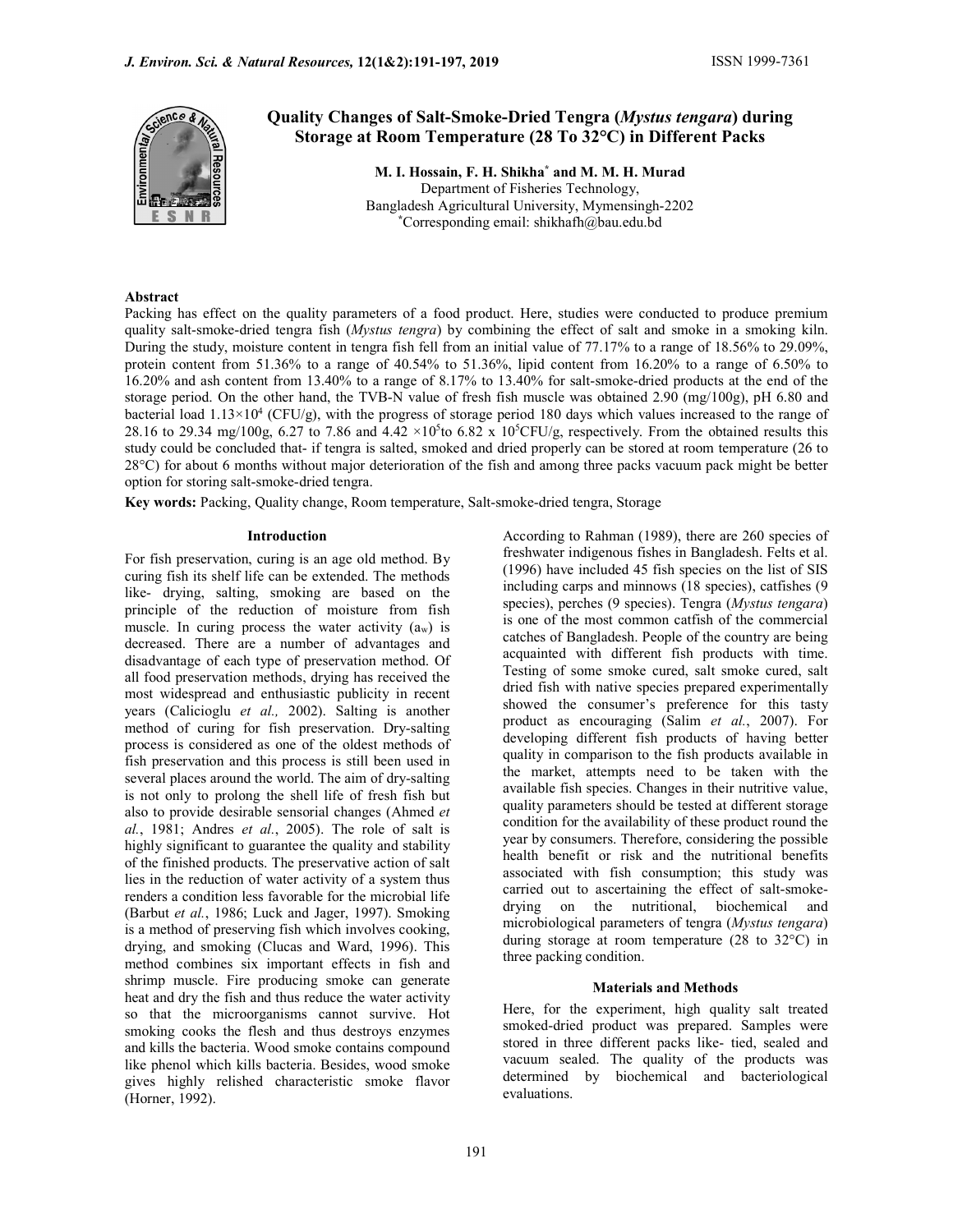#### Experimental design

For the experiment fresh tengra (Mystus tengara) was collected from the K.R. market near Bangladesh Agricultural University (BAU) campus, Mymensingh. Drying was conducted using solar tunnel dryer of the Department of Fisheries Technology. Faculty of Fisheries, Bangladesh Agricultural University, Mymensingh. The experiment on salting-smokingdrying and analysis were carried out from the month of February to August, 2016.

## Description of smoking kiln

Improved traditional type of smoking kiln was used (Debnath et al., 2009) to generate smoke which was more or less similar with the design of kilns based on to the Torry kiln developed by the Torry Research Station in Aberdeen, Scotland (FAO Fisheries Technical Report,no.88 and the FAO Fisheries Technical paper, no. 104; 1971). The smoking kiln or smoking chamber was made with steel as a rectangular box of 105×75×45 cm3 size (Plate 1.a). Horizontally, the box or chamber was divided into two equal parts by using a horizontal perforated iron net frame and the bottom portion was used as base for burring saw dust as smoke source. The upper chamber had facilities of hanging 4-6 mm iron rods supported from two sides as rack. Both the chamber had door which could be opened when needed. On the top, there was an outlet for smoke control. By controlling the lid of the outlet the smoke temperature inside the fish chamber i.e. the upper chamber could be controlled. Another small hole on the top was used to provide a sensitive thermometer to measure the temperature inside the chamber. Smoking was achieved by burning of wood saw dust. The moderately hot smoke (temperature 55°C) arose through the big hole into the upper chamber where fish fillets were hung separately. The saw dust used for smoke was made of black berry (Syzygiumcumini) tree and was collected from a local saw-mill. The saw dust was made semi-dried before using in the kiln for easy burning. Some small piece of woods was also used for supporting the fire of sawdust.



Plate 1. (a) Smoking kiln; (b) Smoking of fish in smoking kiln and (c) Salt-smoke-dried fishes in different packs

#### The experimental process

For the preparation of salt-smoke-dried product fresh tengra (Mystus tengara) were collected from K.R. market of Bangladesh Agricultural University (BAU) campus, Mymensingh. The collected fresh fish samples were carried on the laboratory of Department of Fisheries technology, Bangladesh Agricultural University tin ice stored condition, For the study 7 kg fresh tengra fish were collected. The procedure for the preparation of salt-smoke-dried fish products is presented in Figure 1.



Fig. 1. Processing steps of salt-smoke-dried tengra preparation

#### Quality assessments of salt-smoke-dried tengra

For chemical analysis, whole dried fish samples were ground in an electric blender to produce a homogenous one before being sampled for analysis. Samples of each treatment were packed in polythene bags tightly by using a sealer and kept for further analysis.

#### Proximate composition

Proximate composition analysis of percent moisture, ash, crude protein and lipid contents of salt-dried tengra samples were carried out according to the methods as given in AOAC (2000) with certain modification.

#### Total Volatile Base Nitrogen (TVB-N)

Total Volatile Base Nitrogen (TVB-N) was determined according to the methods given in AOAC (2000).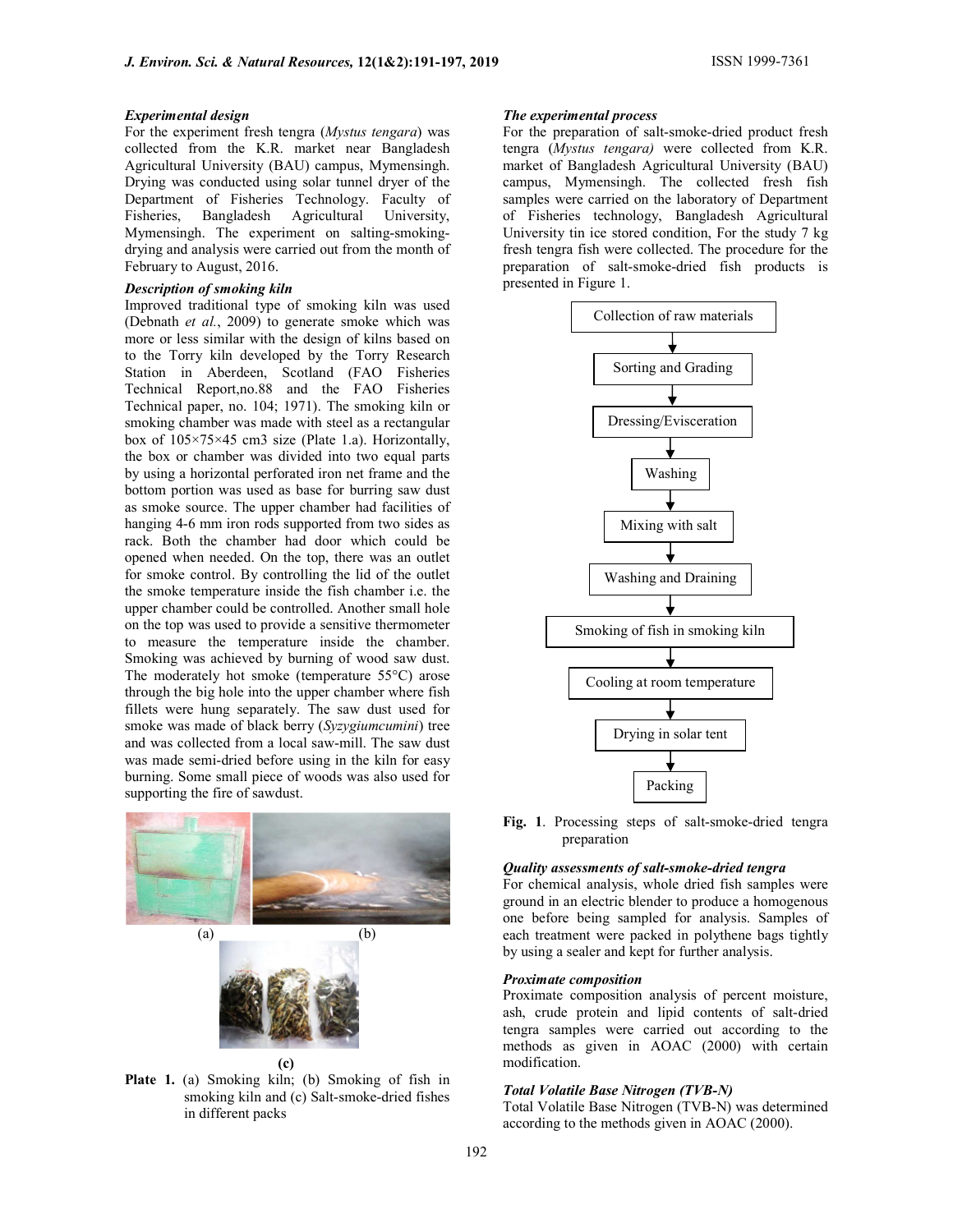#### Determination of pH value

pH was measured at room temperature following the method described by AOAC (2005). At first accurately 5g sample was taken and homogenously mixed in 50 ml distilled water. pH was measured using an electronic pH meter (HANNA pH 211 Microprocessor pH Meter) with a glass electrode using expandable scale.

## Aerobic plate count (APC)

Aerobic plate count of the samples was done by spread laboratory as per direction of Cowan and Steel's Manual for the Identification of Medical Bacteria (Barrow and Felthham, 1993) and with the help of DIFCO, Manual of Dehydrated Culture Media and Reagents, 9th edition, 1964. Number of bacteria per gram of the fish sample  $(CFU/g)$  was calculated by using the following formula:

CFU/g  $=\frac{N_{0.05}}{N_{0.05}}$  of colonies on Petridish  $\times$  10  $\times$  dillusion factor  $\times$  volume of total sample soln. wt. of fish sample (gm)

## Data analysis

One-way analysis of variance and the general linear model using Windows for SPSS 9.0 were used to analyze the data. The Duncan's New Multiple Range Test (DMRT) was used to find the significant differences between storage periods.

## Results and Discussion

## Proximate composition, TVB-N and pH of fresh tengra (Mystus tengara)

Nutrient value of a particular fish is understood by the analyzing proximate composition that fish. Proximate composition analysis helps to make a decision on the necessity of processing or preservation of fish. Between moisture and lipid content of fish, there is an inverse relationship. In fresh fish moisture content is always high. TVB-N and pH are the indicator of freshness of fish. TVB-N indicates the presence of total volatile base nitrogen as mg/100g. pH indicates alkalinity and acidity. pH of fresh fish is around neutral. Chemical composition of fresh tengra is shown in Table 1. For fresh tengra, Latifa et al. (2014) found that the percentage of moisture, protein, fat, ash was 74.27%, 13.43% 9.04% and 2.67% and TVB-N and pH was 4.27mg/100g and 7, respectively. In the present study the values of moisture, protein, lipid and ash contents were found 75.87%, 13.86%, 7.21% and 2.75% and TVB-N and pH values were obtained 2.90mg/100g and 6.80, respectively which were quite nearer with above study.

Table 1. Proximate composition, TVB-N and pH values of fresh tengra (Mystus tengara)

| Parameters        | Values           |
|-------------------|------------------|
| Moisture $(\% )$  | $75.87 \pm 0.19$ |
| Protein $(\% )$   | $13.86 \pm 0.06$ |
| Lipid $(\% )$     | $7.21 \pm 0.09$  |
| Ash $(\% )$       | $2.75 \pm 0.11$  |
| TVB-N $(mg/100g)$ | 2.90             |
| nН                | 6.80             |

#### Changes in the proximate composition, TVB-N and pH values in salt-smoke-dried tengra stored in different packs

Packaging of fish product is very important to extend the shelf-life of the products. Packing protects the product from contamination and prevent it from spoilage, and at the same time it facilitates distribution and display, give the product greater consumer appeal. In this experiment three types of packs (tied, sealed and vacuum sealed pack) were used.

#### Changes in proximate composition Moisture content (%)

The moisture content of fresh tengra was found 75.87±0.19% (Table1). After salting-smoking-drying, the moisture content of salt-dried-smoked tengra decreased and on "0" day the value obtained18.56±0.06%. The changes in moisture content of salt-dried-smoked tengra stored at room temperature (28 to 32°C) in three different packs are presented in Table 2.The table shows that- during storage of 180 days moisture content gradually increased in the salt-smoke-dried tengra from the value of "0" day, irrespective of packing condition. Though the increasing trend in moisture content (%) was observed in three types of packing but moisture intake was slightly higher in tied pack than sealed and vacuum sealed packs. After 60 days of storage of saltsmoke-dried tengra the moisture contents  $(%)$  were found 20.11±0.13, 21.16±0.12 and 20.98±0.01% in tied, sealed and vacuum sealed packs, respectively which increased to 23.12±0.19, 24.96±0.03 and 23.78±0.23% after 120 days storage and finally reached to 29.09±0.24, 27.66±0.19 and 26.88±0.15% after storage of 180 days at room temperature.

## Protein content (%)

In fresh fish, the protein content  $(\%)$  was found 13.86±0.06%. After preparation of salt-smoke-dried tengra, protein content value reached to 51.36±0.08% on "0" day. The changes in protein content (%) of salt-smoke-dried tengra in different packs stored at room (28 to 32°C) temperature is presented in Table 2. Table shows that- percent protein content of saltsmoke-dried tengra decrease with the increase of storage period in all types of packs After 60 days of storage the values were decreased to 47.95±0.21, 48.26±0.11 and 47.54±0.05% in tied, sealed and vacuum sealed packs, respectively. While the saltsmoke-dried tengra stored for 120 days the values were found 44.75±0.03, 44.81±0.17 and 45.60±0.08 % and at the end of experiment of 180 days the values reduced to 40.54±0.06, 42.90±0.09 and 43.40±0.14%, respectively.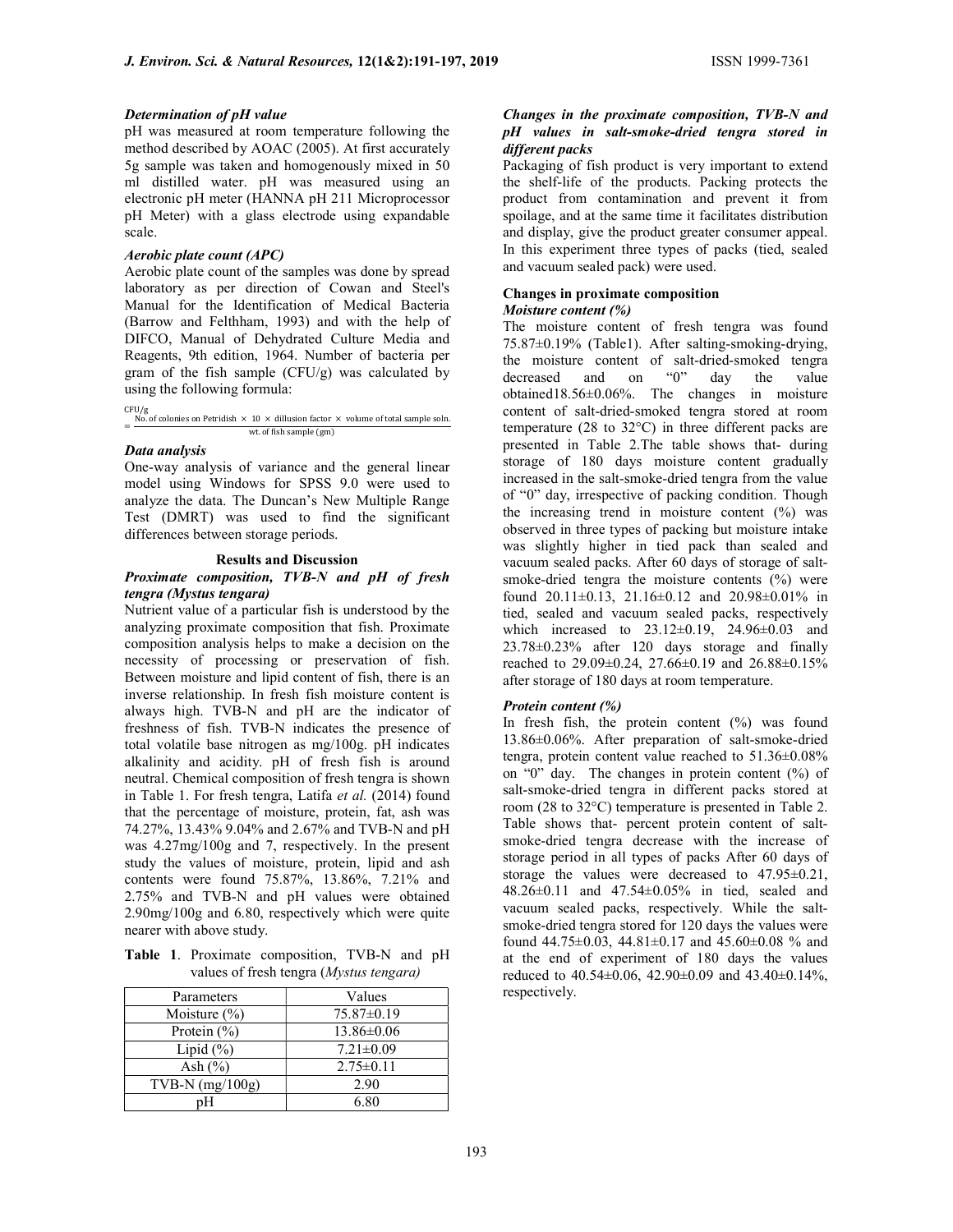| Days     | Moisture content $(\% )$ |                          | Protein content $(\% )$  |                     | Lipid content $(\%)$     |                          |                     | Ash content $(\% )$      |                          |                     |                          |                          |
|----------|--------------------------|--------------------------|--------------------------|---------------------|--------------------------|--------------------------|---------------------|--------------------------|--------------------------|---------------------|--------------------------|--------------------------|
|          | Tied pack                | Sealed<br>pack           | Vacuum<br>sealed<br>pack | Tied pack           | Sealed<br>pack           | Vacuum<br>sealed pack    | Tied pack           | Sealed<br>pack           | Vacuum<br>sealed pack    | Tied pack           | Sealed<br>pack           | Vacuum<br>sealed<br>pack |
| $\theta$ | $18.56 \pm$              | $18.56 \pm$              | $18.56 \pm$              | $51.36 \pm$         | $51.36 \pm$              | $51.36 \pm$              | $16.20 \pm$         | $16.20 \pm$              | $16.20 \pm$              | $13.40 \pm$         | $13.40 \pm 04$           | $13.40 \pm$              |
|          | 0.06                     | 0.06                     | 0.06                     | 0.08.               | 0.08                     | 0.08                     | 0.11                | 0.11                     | 0.11                     | 0.04                |                          | 0.04                     |
| 15       | $18.81 \pm$<br>0.07      | $\overline{\phantom{a}}$ |                          | $50.98 \pm$<br>0.13 | $\sim$                   | $\blacksquare$           | $16.01 \pm$<br>0.06 | $\overline{\phantom{a}}$ | $\blacksquare$           | $13.16 \pm$<br>0.03 | $\blacksquare$           | $\blacksquare$           |
| 30       | $19.01 \pm$<br>0.30      | $19.11 \pm$<br>0.12      | $\overline{\phantom{a}}$ | $50.60 \pm$<br>0.09 | 50.91 $\pm$<br>0.12      | $\blacksquare$           | $15.75 \pm$<br>0.05 | $15.66 \pm$<br>0.23      | $\overline{\phantom{a}}$ | $13.06 \pm$<br>0.07 | $13.08 \pm$<br>0.07      |                          |
| 45       | $19.71 \pm$<br>0.03      | $\overline{\phantom{a}}$ |                          | $49.50 \pm$<br>0.23 | $\overline{\phantom{a}}$ |                          | $15.14 \pm$<br>0.03 | $\overline{\phantom{a}}$ | $\overline{\phantom{a}}$ | $12.44 \pm$<br>0.06 |                          |                          |
| 60       | $20.11 \pm$<br>0.13      | $21.16 \pm$<br>0.12      | $20.98 \pm$<br>0.01      | $47.95 \pm$<br>0.21 | $48.26 \pm$<br>0.11      | $47.54 \pm$<br>0.05      | $14.59 \pm$<br>0.13 | $14.50 \pm$<br>0.24      | $14.58 \pm$<br>0.14      | $12.20 \pm$<br>0.14 | $12.21 \pm$<br>0.03      | $12.30 \pm$<br>0.11      |
| 75       | $21.01 \pm$<br>0.16      | $\blacksquare$           | $\sim$                   | $47.26 \pm$<br>0.04 |                          | $\sim$                   | $13.89 \pm$<br>0.12 | $\sim$                   | $\overline{\phantom{a}}$ | $11.77 \pm$<br>0.07 | $\overline{\phantom{a}}$ |                          |
| 90       | $21.96 \pm$<br>0.08      | $22.86 \pm$<br>0.06      | $\overline{a}$           | $46.33 \pm$<br>0.21 | 46.16 $\pm$<br>0.13      | $\blacksquare$           | $13.14 \pm$<br>0.11 | $13.57 \pm$<br>0.06      | $\blacksquare$           | $11.31 \pm$<br>0.13 | $11.01 \pm$<br>0.06      | $\overline{\phantom{a}}$ |
| 105      | $22.52 \pm$<br>0.07      | $\sim$                   | $\overline{\phantom{a}}$ | $45.62 \pm$<br>0.26 |                          | $\overline{\phantom{a}}$ | $11.84 \pm$<br>0.03 | $\sim$                   | $\overline{\phantom{a}}$ | $10.95 \pm$<br>0.23 | $\overline{\phantom{a}}$ | $\overline{\phantom{a}}$ |
| 120      | $23.12 \pm$<br>0.19      | $24.96 \pm$<br>0.03      | $23.78 \pm$<br>0.23      | $44.75 \pm$<br>0.03 | $44.81 \pm$<br>0.17      | $45.60 \pm$<br>0.08      | $11.37 \pm$<br>0.04 | $12.38 \pm$<br>0.04      | $12.48 \pm$<br>0.08      | $10.57 \pm$<br>0.27 | $10.22 \pm$<br>0.13      | $11.22 \pm$<br>0.08      |
| 135      | $24.47 \pm$<br>0.14      | $\overline{\phantom{a}}$ | $\overline{\phantom{a}}$ | $43.55 \pm$<br>0.07 | $\blacksquare$           | $\blacksquare$           | $10.17 \pm$<br>0.15 | $\sim$                   | $\blacksquare$           | $10.12 \pm$<br>0.12 | $\blacksquare$           |                          |
| 150      | $25.04 \pm$<br>0.19      | $26.36 \pm$<br>0.07      | $\overline{\phantom{a}}$ | $43.13 \pm$<br>0.13 | $43.83 \pm$<br>0.12      | $\blacksquare$           | $8.67 \pm$<br>0.14  | $11.18 \pm$<br>0.05      | $\overline{\phantom{a}}$ | $9.18 \pm$<br>0.16  | $9.67 \pm$<br>0.08       |                          |
| 165      | $26.79 \pm$<br>0.07      | $\sim$                   | $\overline{\phantom{a}}$ | $41.88 \pm$<br>0.14 | $\sim$                   | $\overline{\phantom{a}}$ | $7.42 \pm$<br>0.24  | $\overline{\phantom{a}}$ | $\overline{\phantom{a}}$ | $8.64 \pm$<br>0.11  | $\overline{\phantom{a}}$ | $\overline{\phantom{a}}$ |
| 180      | $29.09 \pm$<br>0.24      | $27.66 \pm$<br>0.19      | $26.88 \pm$<br>0.15      | $40.54 \pm$<br>0.06 | $42.90 \pm$<br>0.09      | $43.40 \pm$<br>0.14      | $6.50 \pm$<br>0.05  | $10.35 \pm$<br>0.16      | $10.96 \pm$<br>0.06      | $8.17 \pm$<br>0.04  | $8.92 \pm$<br>0.06       | $9.66 \pm$<br>0.06       |

Table 2. Changes in proximate composition (%) of salt-smoke-dried tengra (*Mystus tengara*) in different packs during storage at room temperature (28 to 32°C)

#### Lipid Content (%)

Lipid content was found  $7.21 \pm 0.09\%$  (Table1) in fresh fish. After preparing the salt-smoke-dried tengra the lipid content increased and on "0" day of storage the value was obtained16.20±0.11%. The changes in lipid content of salt-smoke-dried tengra in different packs stored at room temperature are presented in Table 2. From the table it was observed that- percent lipid content gradually decreased in the salt-smoke-dried tengra in all packs throughout the storage of 180 days. In all three types of packing though a decreasing trend in lipid content (%) was observed, the values were comparatively lower in tied pack samples than sealed and vacuum sealed pack samples. The lipid contents (%) were found 14.59±0.13, 14.50±0.24 and 14.58±0.14% in tied, sealed and vacuum sealed packs, respectively after 60 days of storage of salt-smokedried tengra which further decreased to 11.37±0.04, 12.38±0.04 and 12.48±0.08% after 120 days of storage and after storage of 180 days finally values reduced to 6.50±0.05, 10.35±0.16 and 10.96±0.06%.

#### Ash content (%)

The ash content was found 2.75±0.11% (Table1) in fresh tengra. After preparing salt-smoked-dried tengra ash content increased. On "0" day of storage, the ash content was obtained13.40±0.04% in salt-smoke-dried tengra. The changes in ash content of salt-smoke-dried tengra in different packs stored at room temperature are presented in Table 2. The table shows that-in all the salt-smoke-dried tengra, stored in three different packs-ash content decreased throughout the storage period of 180 days. After 60 days of storage the ash

contents (%) of salt-smoke-dried tengra were obtained12.20±0.14, 12.21±0.03 and 12.30±0.11% in tied, sealed and vacuum sealed packs, respectively which decreased to 10.57±0.27, 10.22±0.13 and 11.22±0.08% after 120 days of storage and finally reduced to 8.17±0.04, 8.92±0.06 and 9.66±0.06% after storage of 180 days at room temperature.

Findings of the present study are quite similar to the results of Nahid et al. (2015). They carried out a study on proximate composition of salted smoke-dried and salt-garlic treated smoke-dried chapila (Gudusia chapra) fish stored at room temperature. In salt treated smoke-dried chapila (S-C), moisture, crude protein, lipid and ash contents were found 5.31%, 46.47%, 29.05% and 19.92% respectively. The same parameters were 6.77%, 45.24%, 30.52% and 18.71% respectively in case of salt-garlic treated smoke-dried chapila (S+G-C) fish. During storage at room temperature (26-32°C), the percentage of moisture was increased significantly whereas crude protein, lipid and ash contents were decreased. The values of moisture (%) content were increased 9.91% (8<sup>th</sup> month) in S-C and 10.74 % (16<sup>th</sup> month) in S+G-C respectively. The values of protein (%) content were decreased  $44.81\%$  ( $8<sup>th</sup>$  month) in S-C and  $42.66\%$  (16<sup>th</sup> month) in S+G-C respectively. Values of fat and ash (%) content were decreased 28.55% and 18.01% ( $8<sup>th</sup>$  month) respectively in S-C and  $28.75\%$  and  $17.34\%$  (16<sup>th</sup> month) respectively in S+G-C. The overall study showed that the smoke cured fish treated with salt-garlic had longer shelf life and found better for preservation.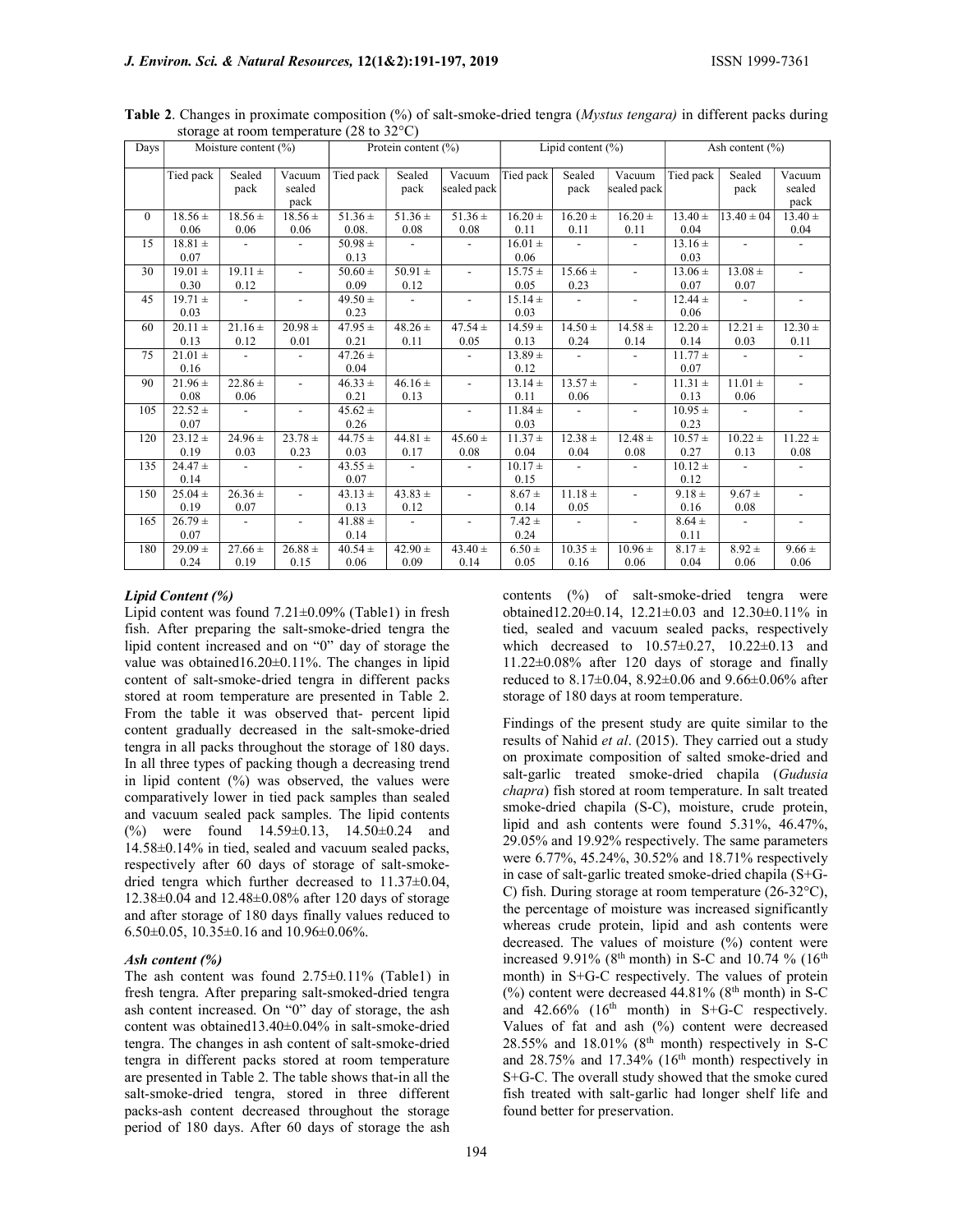Latifa et al. (2014) carried out a comparative study of quality-analysis of three different Bangladeshi smoke-dried lean fishes using salt and turmeric stored at refrigeration temperature (4°C). The differences in the biochemical composition of the fresh and smoke-dried samples were statistically significant (p<0.05). Moisture (%) value<br>(mgN/100gm) increased significantly whereas (mgN/100gm) increased significantly whereas protein(%), lipid (%) and  $ash$ %) content significantly decreased. The initial value of moisture, protein, lipid, ash of freshly smoke-dried Chapila, Kaika and Guchi-Baim fish was 6.21%, 45.93%, 30.81%, 18.95%; 8.24%, 63.04%, 6.71%, 22.52% and 6.97%, 59.22%, 11.67%, 22.54%, respectively. Among these three fish species smoke-dried kaika fish product became spoiled at the end of 9months whereas smoke-dried Chapila and GuchiBaim fish product still remain in good condition. The shelf-life of smoke-dried Chapila and GuchiBaim fish product was 18 month and 27 month. Because of using salt and turmeric as natural preservative, no yeast or mould was detected in this three smoke-dried fish samples. The effect of salt observed in their study is quite similar to the present study.

The results of the present study is in agreement with the findings of Rana et al. (2019) who carried out an investigation on the changes in sensory attributes, proximate composition analysis and microbiological components of salt-smoke-dried (SSD) products prepared from two different SIS such as tengra (Mystustengara) and batashi (Neotropius atherinoides) during storage at ambient (26-28°C) and refrigeration (4°C) temperature. Organoleptically, the quality of SSD products stored (60 days) at refrigeration temperature was better than stored at ambient temperature. During storage periods (60 days), the

moisture content of fresh tengra was 76.06% whereas 18.80 and 18.36% for SSD and CD respectively. Fresh tengra had 13.45% protein, 7.46% lipid and 2.80% ash. The initial value of protein, fat and ash content of SSD tengra was 63.40, 19.95 and 16.55% respectively on dry matter basis. During 60 days storage period moisture increased whereas protein, fat, and ash content decreased considerably. After two month storage at ambient temperature the protein, lipid and ash content for SSD tengra were 62.75, 19.07 and 15.99% respectively whereas the values of the same parameters stored at refrigeration temperature were 62.54, 19.54 and 16.12% respectively on dry matter basis.

#### Changes in biochemical parameters TVB-N value

Total Volatile Base Nitrogen (TVB-N) is widely used as an indicator of the degree of lipid oxidation (Daramola et al., 2013). The TVB-N value of fresh tengra was 2.90 (Table 1). After salting-smokingdrying of tengra the TVB-N value increased to 4.10 mg/100g (Table 3). During 180 days of storage the increasing trend in TVB-N values continued. The changes in TVB-N value (mg/100g) of salt-smokedried tengra stored at room temperature in different packs are presented in Table 3. The table shows thatthe TVB-N values increased in all the salt-smoke-dried tengra stored for 180 days in three different packs. The TVB-N value of salt-smoke=dried tengra were found 17.28, 17.22 and 17.29 (mg/100g)in tied, sealed and vacuum sealed packs, respectively which further increased to 23.65, 23.57 and 23.61 (mg/100g) after 120 days of storage and finally reached to 29.94, 29.20 and 29.37 (mg/100 g) after storage of 180 days at room temperature.

| Days     | TVB-N content $((mg/100g))$ |                          |                    | pH        |                          |                          |
|----------|-----------------------------|--------------------------|--------------------|-----------|--------------------------|--------------------------|
|          | Tied pack                   | Sealed pack              | Vacuum sealed pack | Tied pack | Sealed pack              | Vacuum sealed pack       |
| $\theta$ | 4.10                        | 4.10                     | 4.10               | 6.27      | 6.27                     | 6.27                     |
| 15       | 9.40                        | $\overline{\phantom{a}}$ |                    | 6.32      | $\overline{\phantom{a}}$ |                          |
| 30       | 12.35                       | 12.39                    |                    | 6.39      | 6.35                     |                          |
| 45       | 15.17                       | $\overline{\phantom{a}}$ |                    | 6.45      | $\overline{\phantom{a}}$ |                          |
| 60       | 17.28                       | 17.22                    | 17.29              | 6.60      | 6.60                     | 6.55                     |
| 75       | 19.34                       | $\overline{\phantom{a}}$ |                    | 6.72      | $\overline{\phantom{a}}$ | $\overline{\phantom{a}}$ |
| 90       | 20.95                       | 20.89                    |                    | 6.80      | 6.85                     |                          |
| 105      | 21.30                       | $\overline{\phantom{0}}$ | -                  | 6.94      | $\overline{\phantom{a}}$ |                          |
| 120      | 23.65                       | 23.57                    | 23.61              | 7.10      | 7.18                     | 7.20                     |
| 135      | 25.45                       |                          | ٠                  | 7.22      | $\overline{\phantom{a}}$ | -                        |
| 150      | 26.88                       | 26.76                    |                    | 7.35      | 7.40                     |                          |
| 165      | 28.67                       |                          |                    | 7.50      | $\overline{\phantom{a}}$ |                          |
| 180      | 29.94                       | 29.20                    | 29.37              | 7.86      | 7.83                     | 7.65                     |

Table 3. Changes in TVB-N content (mg/100g) and pH of salt-dried (SD) tengra (*Mystustengara*) in different packs stored at room temperature (28 to 32°C)

The TVB-N value results of the present study are quite nearer to the values reported by Rana et al. (2019). In their investigation with salt-smoke-dried tengra (Mystustengara) and batashi (Neotropius atherinoides) at ambient (26-28°C) and refrigeration (4°C)

temperature the TVB-N values varied between 5.86 (0 day) to 18.21 mg/100g (60 day) for salt-smoke-dried tengra, 6.88 (0 day) to 21.20 mg/100g (60 day) for control dried tengra, 6.14 (0 day) to 17.94 mg/100g for salt-smoke-dried batashi, 7.05 (0 day) to 19.42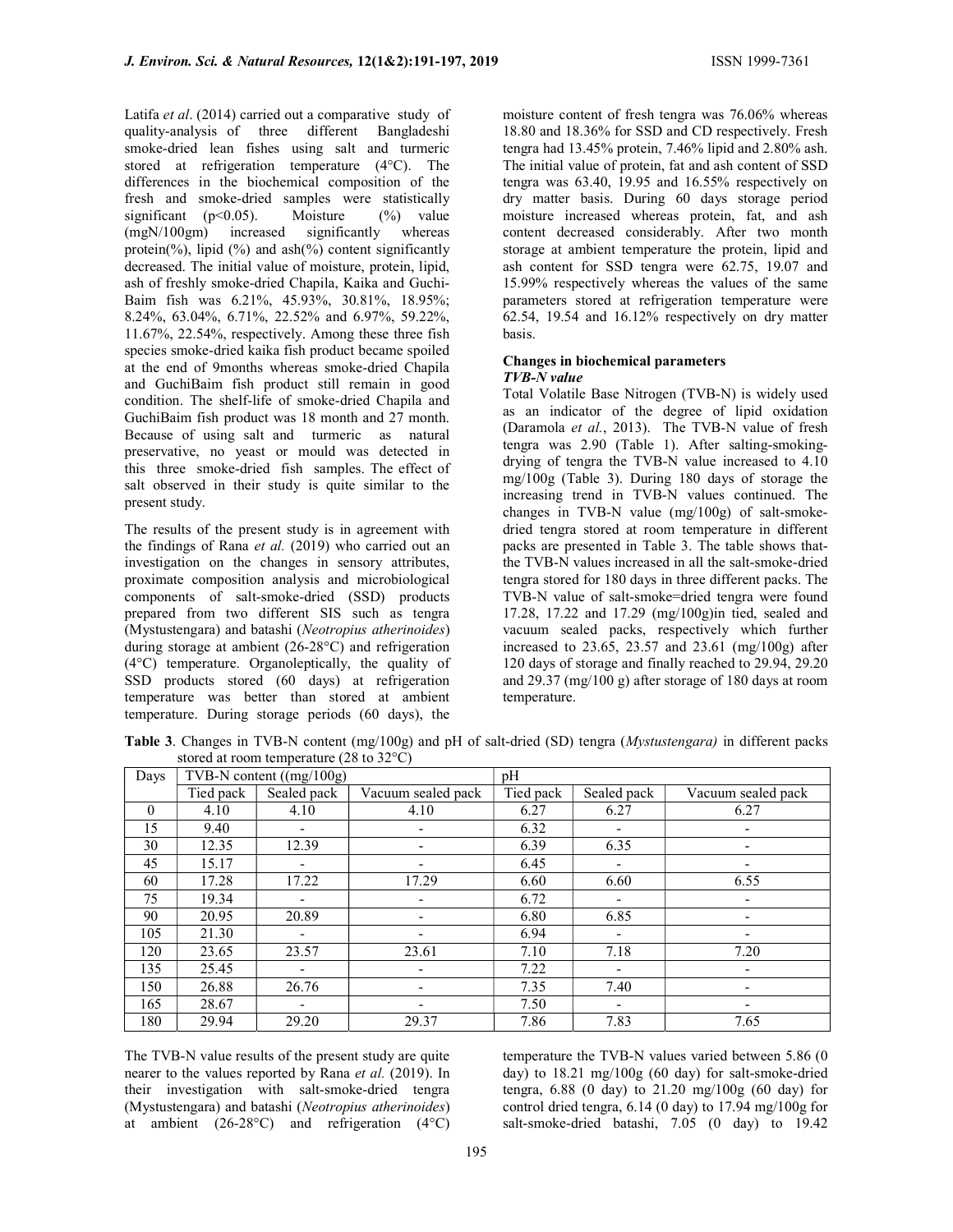mg/100g (60 day) for control dried batashi, respectively. Although, the TVB-N value for SSD and CD after two month storage was in the range of 11.81 to 18.21, 15.08 to 21.20, 11.20 to 17.94 and 12.84 to 19.42 mgN/100g for SSD tengra, CD tengra, SSD batashi and CD batashi, respectively, the values are within the acceptable limit as Connell (1995) reported and also recommended the limit of acceptability of fish is 20 to 30 mg N/100 g. Pearson (1982) also recommended the limit of acceptability of TVBN in fish is 20 to 30 mgN/100 g, while Kirk and Sawyer (1991) suggested a value of 30 to 40 mgN/100 g as the upper limit for fish

## pH value

The pH value of fresh tengra was found 6.80 (Table 1). After preparing the salt-smoke-dried tengra the pH value decreased to 6.27 mg/100g (Table 3) which further increased gradually. During 180 days of storage this increasing trend continued. The changes in pH value (mg/100g) of salt-smoke-dried tengra stored at room temperature in different packs are presented in Table 3. The table shows that-the pH value increased in all the salt-smoke-dried tengra stored for 180 days. The pH value of salt-smoke-dried tengra were found 6.60, 6.60 and 6.55 (mg/100g) in tied, sealed and vacuum sealed packs, respectively which further increased to 7.10, 7.18 and 7.20 (mg/100g) after 120 days of storage and then finally reached to 7.86, 7.83 and 7.65 (mg/100 g) after storage of 180 days at room temperature.

A similar type of study was carried out by Abiodun et al (2007). They assessed the comparative changes in the physical and chemical components of five different species of smoked freshwater fish: Bony tongue (Heterotisniloticus), African carp (Labeocoubie), Snake fish (Parachannaobscura), Nile Tilapia (Oreochromisniloticus) and African mud catfish (Clariasgariepinus) during storage. The fish were left in the plastic baskets for 56 days at ambient temperature (25-32°C).Biochemical indexes carried out were: Total Volatile Nitrogen (TVN), pH, Peroxide Value (PV) and Free Fatty Acid (FFA) levels. The pH values decreased over the weeks and all the species became more acidic. Eyo (1993) stated that pH is an indicator of the extent of microbial spoilage in fish and that some proteolytic microbes produce acid after decomposition of carbohydrate, thereby increasing the acid level of the medium. The pH value is a reliable indicator of the degree of freshness or spoilage. Decrease in the pH level is due to the fact that carbohydrate of the fish was fermented to acids.

#### Changes in microbial load APC (Aerobic Plate Count) value

The total bacterial load expressed as colony forming unit in one gram sample (CFU/g) of the representative samples. After preparing salt-smoke-dried tengra the APC was observed  $1.13 \times 10^4$ . With the progress of storage time at room temperature the bacterial load increased in all three samples packed in tied, sealed and vacuum sealed packs. The values of APC

increased to 2.32  $\times$  10<sup>4</sup>, 2.72 x 10<sup>4</sup> and 2.69 x 10<sup>4</sup> CFU/g in tied, sealed and vacuum sealed packs after 30 days of storage which further increased to 6.60 x 10<sup>4</sup>, 5.88 x 10<sup>4</sup> and 7.40  $\times$  10<sup>4</sup> after 90 days of storage. Finally on 180<sup>th</sup> day of storage APC value increased to 6.82 x 10<sup>5</sup>, 5.27 x 10<sup>5</sup> and 4.42  $\times$  10<sup>5</sup>.

The obtained APC values in the present study are quite similar to the APC values reported by Rana et al. (2019) who carried out an investigation on the changes in microbiological components of Salt-smoke-dried (SSD) products prepared from two different SIS such as tengra (Mystus tengara) and batashi (Neotropius atherinoides) during storage at ambient (26-28°C) and refrigeration (4°C) temperature along with other parameters. Bacterial load in fresh tengra and batashi was found  $3.84 \times 10^5$  and  $2.72 \times 10^5$  CFU/g, respectively whereas, after smoking bacterial load reduced to  $4.62 \times 10^4$  and  $2.64 \times 10^4$  CFU/g, respectively. The initial bacterial load was  $1.02 \times 10^4$  and  $1.8 \times 10^4$  CFU/g for salt-smoke-dried and control dried tengra respectively and  $1.14 \times 10^4$  and  $1.88 \times 10^4$  CFU/g for salt-smokedried and control dried batashi, respectively. The bacterial load increased slowly with the progress of storage time and the value of Standard Plate Count (SPC) at the 60 day for the products stored at ambient temperature were increased to  $3.32 \times 10^4$  and  $1.74 \times 10^5$ CFU/g for salt-smoke-dried and control dried tengra, respectively and  $4.2 \times 10^4$  and  $2.5 \times 10^5$  for salt-smokedried and control dried batashi, respectively. Similar findings has also been observed by Larmond (1977) bacterial count of commercially dried freshwater fish samples ranged from  $1.84 \times 10^4$  to  $5.3 \times 10^6$  CFU/g. In another study for dried small fishes Hasan et al. (2006) showed that, the bacterial load of traditional, rotary and solar tunnel dried products (mola, tengra and katcki), were in the range of  $1.43 \times 10^8$  to  $2.89 \times 10^8$ CFU/g,  $1.91 \times 10^8$  to  $2.84 \times 10^8$  CFU/g and  $1.95 \times 10^8$  to  $2.59 \times 10^8$  CFU/g respectively which are in agreement with the present study.

Table 4. Changes in Aerobic Plate Count (CFU/g) of salt-driedtengra (Mystustengara) in different packs stored at room temperature (26 to 28°C)

| Days     | <b>Tied Pack</b><br>(CFU/g) | <b>Sealed Pack</b><br>(CFU/g) | Vacuum<br><b>Sealed Pack</b><br>(CFU/g) |
|----------|-----------------------------|-------------------------------|-----------------------------------------|
| $\theta$ | $1.13 \times 10^{4}$        | $1.13 \times 10^{4}$          | $1.13 \times 10^{4}$                    |
| 30       | $2.32 \times 10^{4}$        | $2.72x$ 10 <sup>4</sup>       | 2.69x10 <sup>4</sup>                    |
| 60       | $5.11x10^4$                 | $4.30 \times 10^{4}$          | $5.41x10^4$                             |
| 90       | $6.60 \times 10^{4}$        | $5.88 \times 10^{4}$          | $7.40 \times 10^{4}$                    |
| 120      | $3.80 \times 10^5$          | $1.20 \times 10^{5}$          | 8.65x10 <sup>4</sup>                    |
| 150      | $4.61\times10^{5}$          | $3.68 \times 10^5$            | $2.85x 10^5$                            |
| 180      | $6.82x\ 10^5$               | $5.27 \times 10^5$            | $4.42 \times 10^{5}$                    |

## Conclusion

The obtained values for nutritional, biochemical and microbiological parameters showed that salt-smokedried tengra prepared in the laboratory can be stored at room temperature for about 6 months and among